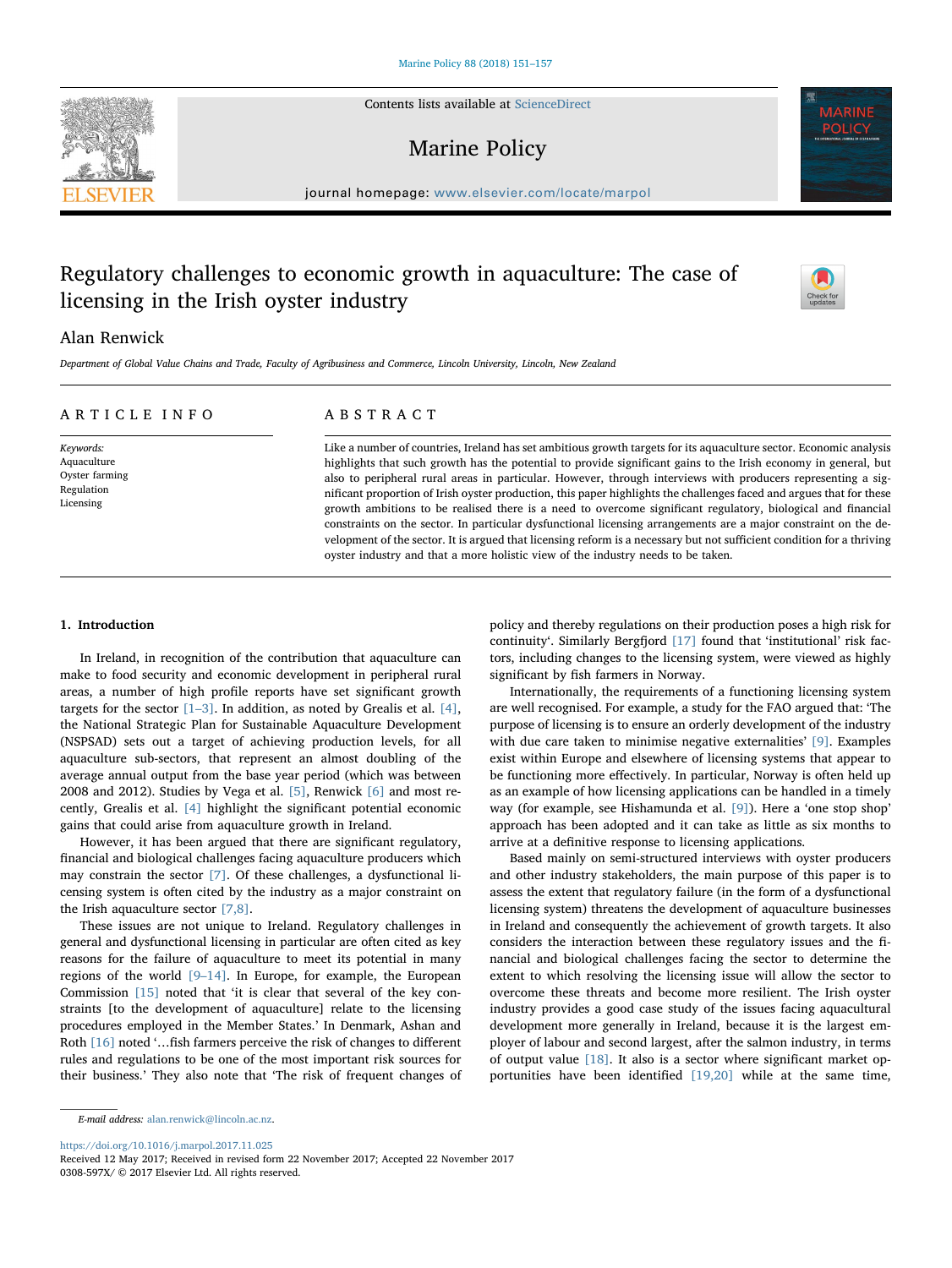<span id="page-1-0"></span>

Fig. 1. Value of output, tonnes produced and price per tonne for oysters in Ireland 2010–2016. Notes: Output value shown on left axis, tonnes produced and price per tonne on right axis; Figures for 2015 and 2016 exclude native oyster production. Source: BIM Annual Survey of Aquaculture Various Years

significant regulatory, financial and biological threats exist which may constrain any future growth [\[21\].](#page--1-11)

The paper is structured as follows. The next section provides an overview of the current structure and economic performance of the oyster sector in Ireland and outlines the background to the current challenges within the licensing system. The methodological approach is then outlined and this is then followed by the presentation of results. The discussion section then draws on the findings to consider the extent that a functional licensing regime can improve the resilience of the sector. Finally, some conclusions are drawn.

### 2. Background

### 2.1. The Irish oyster industry

Oyster production in Ireland can be viewed as both an old and a new industry. Old, because there is a long history of the harvesting of native oysters in Ireland and new, because the commercial farming of Oysters (mainly Gigas) is a much more recent development coming to prominence in the 1980s and 1990s.

As [Fig. 1](#page-1-0) shows, the annual production of oysters in Ireland has grown significantly (by 33 per cent) between 2010 and 2016 to nearly 10,000 t [\[8\]](#page--1-12). The Figure does though also highlight the vulnerability of oyster production due to its biological nature. The marked decline in production between 2011 and 2012, was the result of an algal bloom along the West coast of Ireland and the smaller fall between 2014 and 2015 was due to issues with oyster mortality. Oyster production occurs in 11 counties in Ireland, however in 2016, two counties, Waterford and Donegal, together accounted for over 50 per cent per cent of Irish production in terms of tonnage [\[18\]](#page--1-9).

[Fig. 1](#page-1-0) also highlights that the value of production nearly doubled between 2010 and 2014 to just over €40 million [\[22\]](#page--1-13). This was a result of a combination of significantly higher prices as well as increased production. The Irish industry benefited from a series of events in France that led to a significant reduction of domestic supply and a marked increase in the price of Oysters [\[23\].](#page--1-14) Retail prices in France rose from just under €8 per kilo in 2009 to nearly €12 by 2013 and this change was reflected in wholesale prices in Ireland. However, in 2015 the value of output dipped slightly due to changes in demand in France as well as the issues with oyster mortality [\[24\]](#page--1-15) although it recovered in 2016 [\[18\].](#page--1-9)

In general Oyster farming is small scale in nature, for example in 2014, seventy-two per cent of enterprises had five or fewer employees [\[25\]](#page--1-16). However, it is estimated that as much as 70 per cent of Ireland's production comes from just 15 enterprises [\[26\]](#page--1-17). In 2016, an estimated 1300 people attained some form of employment from Oyster production, reflecting the labour intensive nature of the enterprise  $[18]$  $[18]$  $[18]$ .<sup>1</sup> In

line with the growth in output, total employment (in terms of FTEs) increased by 20 per cent between 2010 and 2014 [\[24\]](#page--1-15).

A key feature of the Oyster industry is that it is export focused with the vast majority of production being consumed outside of Ireland. Globally, the Oyster industry is dominated by France, both in terms of demand and production and this is the major destination for Irish exports, accounting for an average of 88 per cent of exports between 2012 and [2](#page-1-2)014.<sup>2</sup> During this period small quantities were exported to other EU markets, such as the Netherlands and to Asia. However, significant growth in exports to Asian markets (particularly Hong Kong) has occurred since 2014, reducing to some extent the reliance on France. Although France still accounted for three quarters of exports in 2015 [\[26\]](#page--1-17). The interviews conducted for this study also highlighted that the influence of France goes beyond being the main market for Irish oysters as French producers are directly involved in production in Ireland.

According to EU figures, there was a transformation in terms of profitability of the sector over the period 2008–2012 in line with the strong prices being received from the main market of France [\[27\]](#page--1-18). Gross Value Added increased from around €5 million to nearly 30 million and in terms of Net Profit the sector moved from a loss of €6.4 million in 2008 to a surplus of €18 million in 2012 although lower prices led to a decline in profit in 2013 and 2014 [\[22\].](#page--1-13)

Taken at face value, it may appear that the industry is performing well, with employment and profitably increasing markedly in recent years. However, these aggregate figures hide considerable variation in production between years both across regions (such as 2012 when the West of Ireland was hit by an algal bloom) and within particular businesses.<sup>[3](#page-1-3)</sup> It also fails to take into account the possible constraints on future growth. As noted in the introduction, a dysfunctional licensing system has been identified as a key constraint [\[7,8\]](#page--1-4) and the next section therefore outlines the background to what is a complex and contentious issue within Ireland.

#### 2.2. Licensing

As the oyster farming industry began to develop (in the 1980s and 1990s) licences were allocated and the industry grew on the foreshores around Ireland. However, problems began to emerge because under EU legislation (and in particular within directives such as the Birds and Habitats Directive) $4$  each country was required to designate a certain proportion of its total land area as areas of conservation [\[28,29\]](#page--1-19). The Irish Government was slow to designate areas which led to the situation where they were facing daily fines from the EU for non-compliance [\[30\]](#page--1-20). When the Irish government did begin to designate significant areas, large areas of the foreshore were classified as Special Areas of Conservation (SACs) [\[31\].](#page--1-21) This decision had major implications for the oyster industry because licences to operate had already been issued in these areas and oyster farming was taking place. Environmental groups argued that the licences did not take proper account of Natura 2000 requirements and that the Irish Government were delinquent due to the fact that this was an infraction of the rules [\[32\].](#page--1-22) The European Commission agreed with the Environmental groups that the Irish Government had not followed the proper procedures and the case went before the Court of Justice. In December 2007, the Court of Justice of the European Union ruled that Ireland had failed to comply with the Habitats and Birds Directives by not requiring appropriate assessment of aquaculture activities in or adjacent to Natura 2000 areas [\[8,33](#page--1-12)–35]. By

<span id="page-1-1"></span> $1$  For example, although the value of production generated from salmon farming is around two and half times greater than that from oyster production in Ireland, nearly four times as many people are employed in oyster production [\[18\].](#page--1-9)  $\,$   $^2$  Figures supplied to the author by Bord Iascaigh Mhara based on Eurostat data. Tables

<span id="page-1-2"></span>

<span id="page-1-3"></span>available from the author on request.<br><sup>3</sup> Some of the businesses surveyed as part of this study highlighted variations of up to 50 per cent in production over the 2012–2015 period.

<span id="page-1-4"></span><sup>&</sup>lt;sup>4</sup> The environmental directives were later collectively known as Natura 2000.